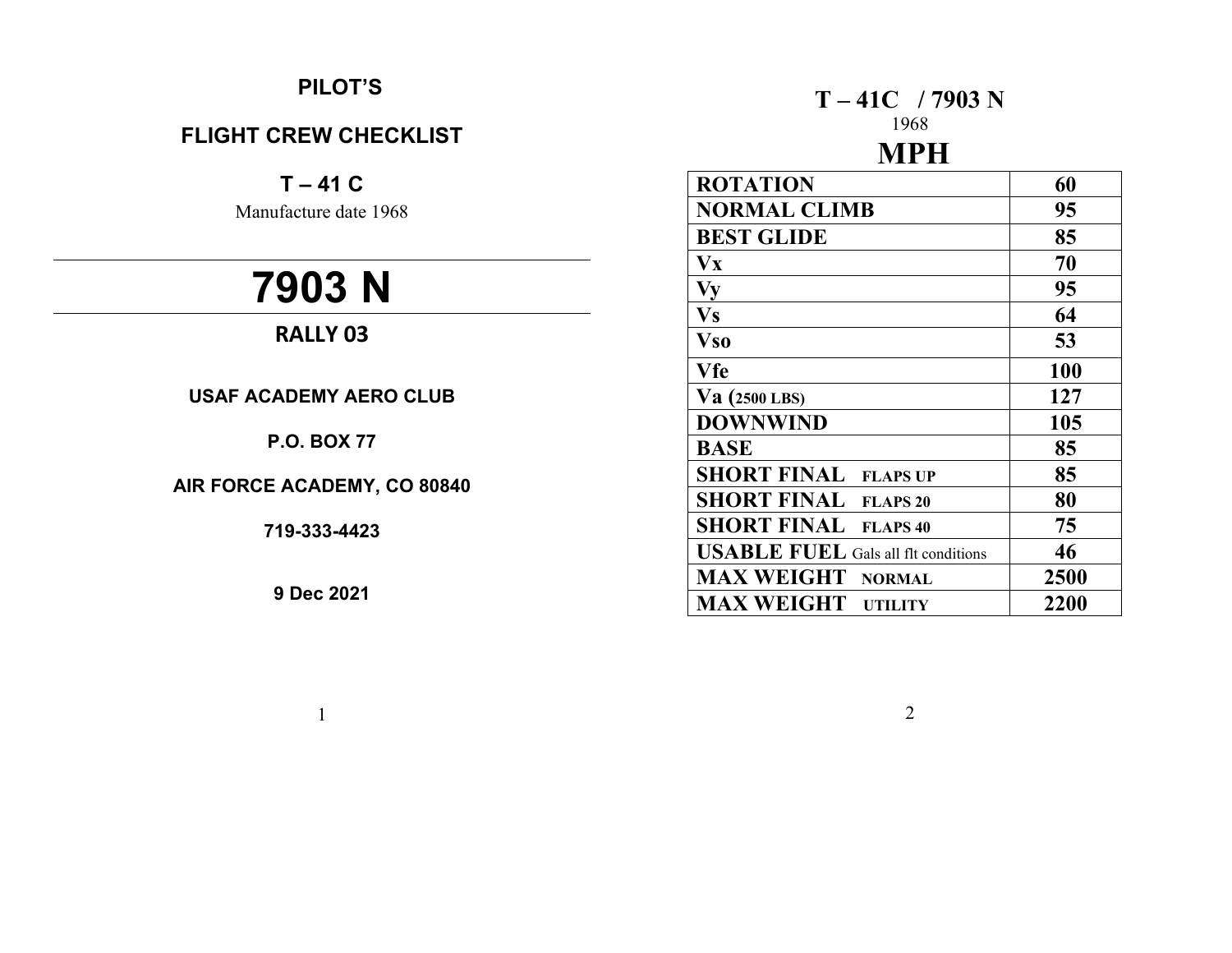#### **PREFLIGHT**

#### **INTERIOR INSPECTION**

| 2. Required Documents ------------------------------ ON BOARD     |  |
|-------------------------------------------------------------------|--|
| 3. CO Detector Exp Date & Color ------------------- CHECK         |  |
| 4. Avionics Master Switch ----------------------------------- OFF |  |
|                                                                   |  |
|                                                                   |  |
|                                                                   |  |
| 8. Control Wheel Lock ------------------------------- REMOVE      |  |
|                                                                   |  |
|                                                                   |  |
| 11. Auxiliary Fuel Pump Switch ---------------------------- OFF   |  |
|                                                                   |  |
|                                                                   |  |
|                                                                   |  |
|                                                                   |  |
| 16. Taxi / Landing Lights --------------- CHECK, THEN OFF         |  |
| 17. Pitot Heat ------------------------------ CHECK, THEN OFF     |  |
| 18. Nav / Beacon / Strobe Lights ------ CHECK, THEN OFF           |  |
|                                                                   |  |
| 20. Elevator Trim ----------------------- SET FOR TAKE OFF        |  |
|                                                                   |  |

#### **EXTERIOR INSPECTION**

#### **LEFT SIDE**

| 3. Fuselage & Bottom ------------------------------ CONDITION |  |
|---------------------------------------------------------------|--|
| 4. Battery Drain --------------------- CHECK FOR LEAKAGE      |  |

#### **EMPENAGE**

#### **LEFT SIDE**

| 1. Vertical Stabilizer ------------------------------ CONDITION    |
|--------------------------------------------------------------------|
| 2. Horizontal Stabilizer --------------------------- CONDITION     |
|                                                                    |
| • Movement and Stops ------------------------------ CHECK          |
| • Security (cable & Hinges) --------------------------- CHECK      |
|                                                                    |
|                                                                    |
| Movement and Stops ---------------------------- CHECK<br>$\bullet$ |
| Security (Cable & Hinges) --------------------- CHECK<br>$\bullet$ |
|                                                                    |

#### **RIGHT SIDE**

|--|--|--|--|--|--|--|--|--|--|

- **Movement and Stops --------------------------- CHECK**
- **Security (Cable & Hinges) -------------------- CHECK**
- **Trim Tab (Alignment) ------------------------- CHECK**
- **2. Horizontal Stabilizer ------------------------- CONDITION**
- **3. Vertical Stabilizer ----------------------------- CONDITION**
- **4. Fuselage ----------------------------------------- CONDITION**
- **5. Static Port --------------------------------------------- CLEAR**

#### **RIGHT MAIN LANDING GEAR**

| 3. Tire ------------------------------- INFLATION $&$ CONDITION |
|-----------------------------------------------------------------|

 **4. Wheel Hub & Pin ------------------------------------ CHECK**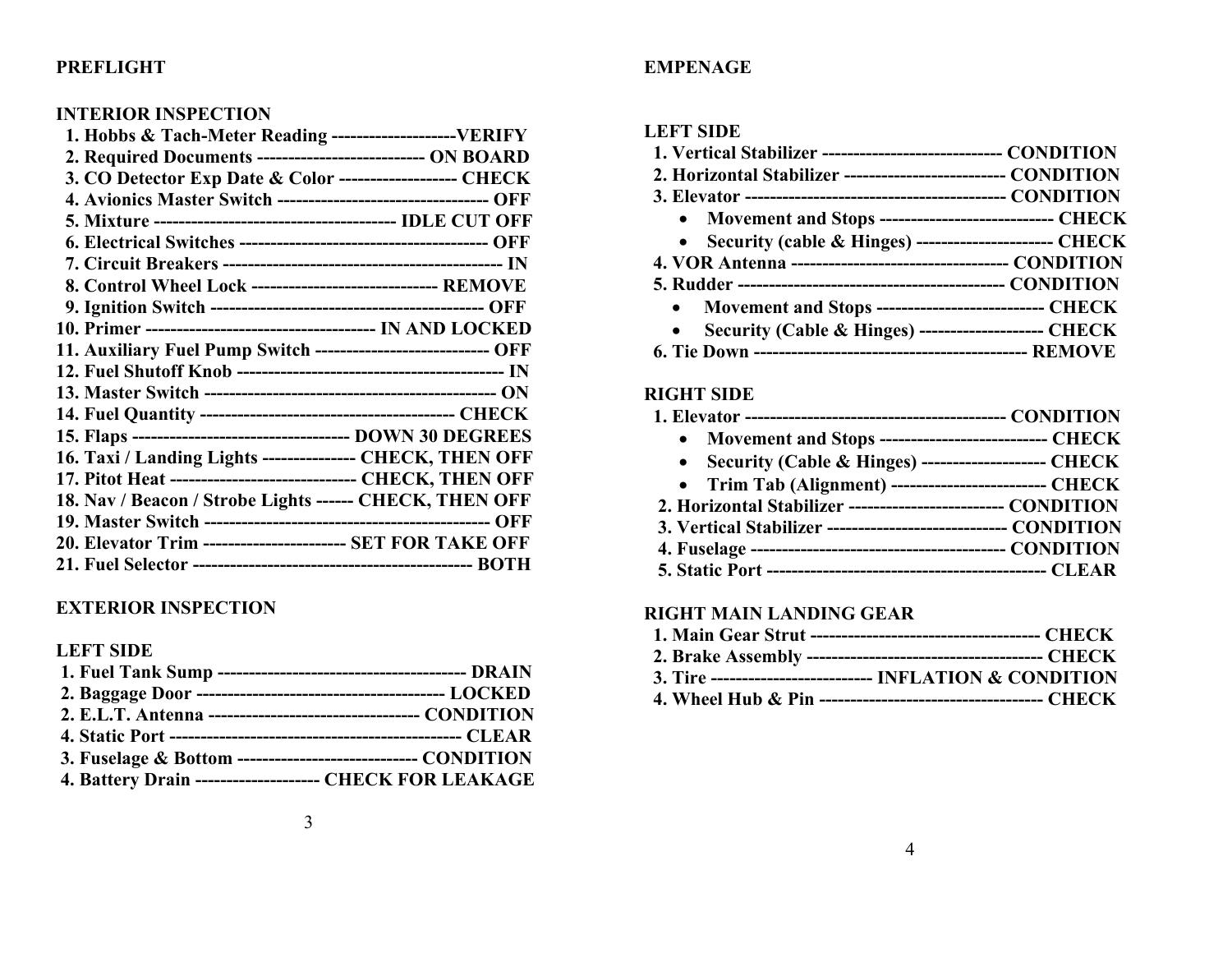**RIGHT WING** 

| 2. Flap ---------------------------------- CONDITION & SECURE |
|---------------------------------------------------------------|
| Tracks & Roller ----------------------- CONDITION             |
| <b>Control Rod --------------------------------- SECURE</b>   |
| 3. Aileron ---------------------- CONDITION & MOVEMENT        |
| • Hinges & Control Rod --------------------- SECURE           |
|                                                               |
|                                                               |
| 6. Under Surface of Wing & Strut ------------ CONDITION       |
|                                                               |
| 8. Fuel Quantity -------------------------- CHECK VISUALLY    |
| do not step on strut                                          |
|                                                               |
| 10. Top of Wing and Antennas ------------------ CONDITION     |
|                                                               |

#### **NOSE**

| 1. Windshield ----------------------- CONDITION & CLEAN          |
|------------------------------------------------------------------|
|                                                                  |
| 3. Fuel Sump Drain (Belly)-------------------------------- DRAIN |
|                                                                  |
| 5. Engine Cooling Air Inlets ----------------------------- CLEAR |
| 6. Nose Gear Strut ----------------------------- EXTENSION 3"    |
| • Steering Rods -------------------------------- SECURE          |
| • Shimmy Dampener --------------------- CONDITION                |
| 7. Tire -------------------------- INFLATION & CONDITION         |
|                                                                  |
| 9. Fuel Strainer Knob (cockpit) ---------- PULL OUT 4 SEC        |

#### **LEFT WING**

| 13. Fuel Quantity -------------------------- CHECK VISUALLY    |
|----------------------------------------------------------------|
| Do not step on strut                                           |
|                                                                |
| 15. Top of Wing and Antennas ------------------ CONDITION      |
|                                                                |
|                                                                |
|                                                                |
| 17. Stall Warning Horn Vent ---------------------------- CLEAR |
|                                                                |
| 19. Under Surface of Wing & Strut ------------ CONDITION       |
| 20. Wing Leading Edge --------------------------- CONDITION    |
|                                                                |
| 22. Aileron -------------------- CONDITION & MOVEMENT          |
| Hinges and Control Rod ---------------------- SECURE           |
| 23. Flap -------------------------------- CONDITION & SECURE   |
| Tracks & Rollers --------------------------- CONDITION         |
| $C_{2} = 1 \, \text{D} \cdot \text{J}$<br>$C$ <i>ratine</i>    |

**Control Rod -------------------------------------- SECURE** 

#### **LEFT MAIN LANDING GEAR**

| 3. Tire --------------------------- INFLATION & CONDITION    |
|--------------------------------------------------------------|
| 4. Wheel & Hub Nut & Pin ----------------------------- CHECK |
|                                                              |
| 6. Aircraft -------------------------- ROLL FORWARD 1 FOOT   |
|                                                              |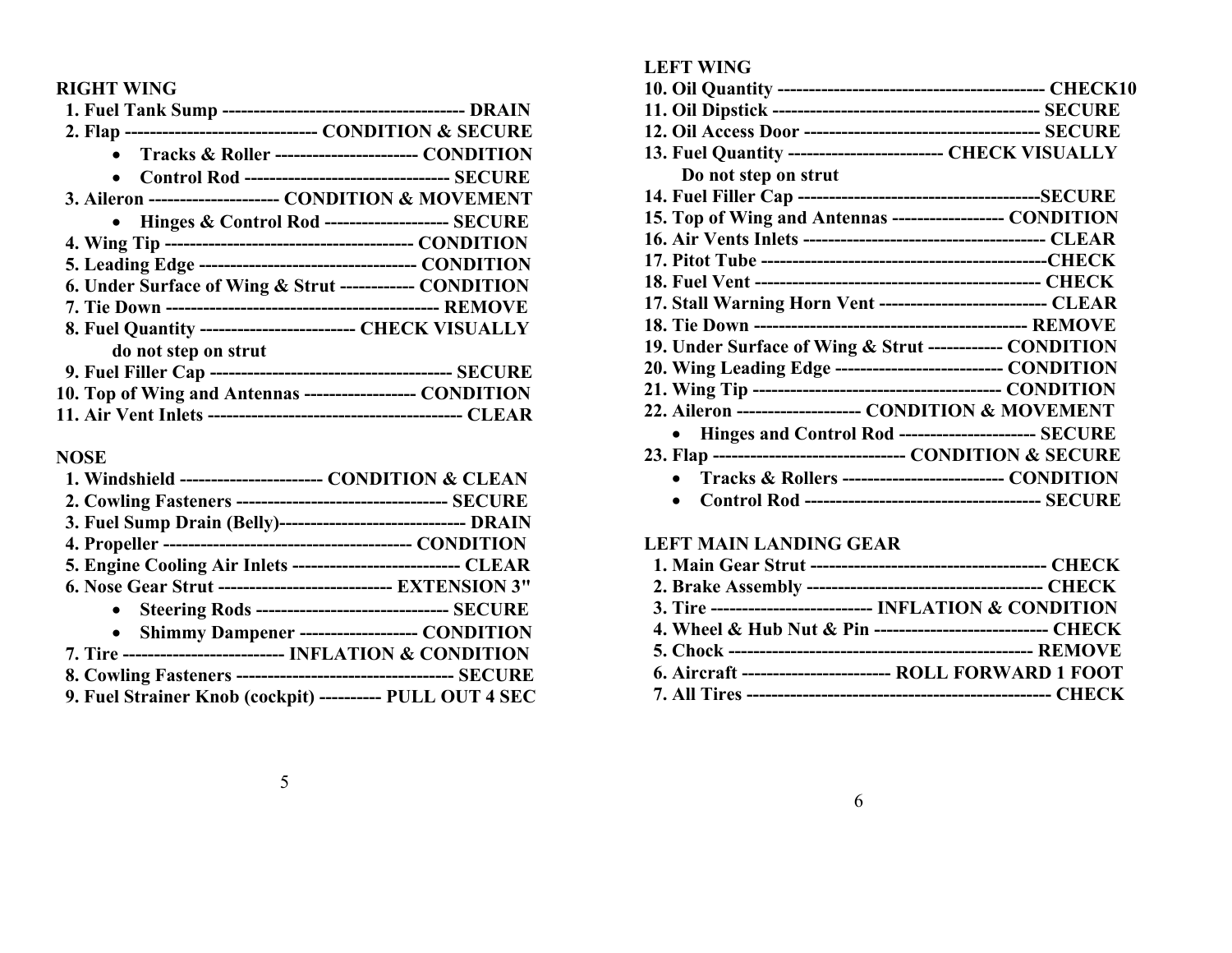## **PASSENGER BRIEFING 1. USE OF SEAT BELT AND SHOULDER HARNESS 2. OPERATION OF FRESH AIR VENTS (OVERHEAD)**

 **3. LATCHING DOORS AND WINDOWS 4. LOCATION OF EXITS 5. LOCATION OF SURVIVAL EQUIPMENT 6. EMERGENCY PROCEDURES** 

#### **BEFORE STARTING ENGINE**

| 1. Seat & Seat Belts ---------------------- ADJUST & SECURE  |  |
|--------------------------------------------------------------|--|
| 2. Flight Controls -------------------------- FREE & CORRECT |  |
|                                                              |  |

#### **STARTING ENGINE**

| 4. Auxiliary Fuel Pump Switch ------- (8 to 10 GPH) HIGH        |
|-----------------------------------------------------------------|
| 5. Auxiliary Fuel Pump Switch ----------------------------- OFF |
| 6. Throttle ---------------- CLOSED then open 1/4 to 1/2 inch   |
|                                                                 |
|                                                                 |

- $\bullet$ **release when engine starts**
- $\bullet$  **If engine fails to start within 10 blades, stop cranking and allow starter to cool for two minute**

## **HOT START NEXT PAGE (VAPOR LOCK)**

## **HOT START (vapor lock) ========================**

- **1. Mixture ------------------------------------------------ RICH**
- **2. Throttle ----------------------------------------FULL OPEN** 
	- **3. Master Switch ------------------------------------------- ON**
	- **4. Auxiliary fuel boost pump --** (8 to 10 GPH) **--- HIGH**
	- **5. Auxiliary fuel pump ---------------------------------- OFF**
	- **6. Mixture ------------------------------------IDLE CUTOFF**
	- **7. Throttle ----------------------------------- IN HALF WAY**
	- **8. Ignition Switch ------------------------------------- START** 
		- Advance mixture as engine starts
		- Maintain engine RPM below 1500RPM
		- Throttle reduce to 1000 RPM

| 11. Oil Pressure / Suction ---------------------------- CHECK |  |
|---------------------------------------------------------------|--|
|                                                               |  |

 **=========================================** 

## **AFTER ENGINE START**

| 1. Avionics Master Switch -------------------------------- ON |
|---------------------------------------------------------------|
|                                                               |
|                                                               |
|                                                               |
| 5. ATIS/ASOS -----------WEATHER / RUNWAY INFO                 |

## **TAXI**

| 1. Obtain Taxi Clearance or announce on CTAF             |
|----------------------------------------------------------|
|                                                          |
| 3. Control Surfaces ---------- according to the wind SET |
| 4. Flight Instruments during taxi ---------------- CHECK |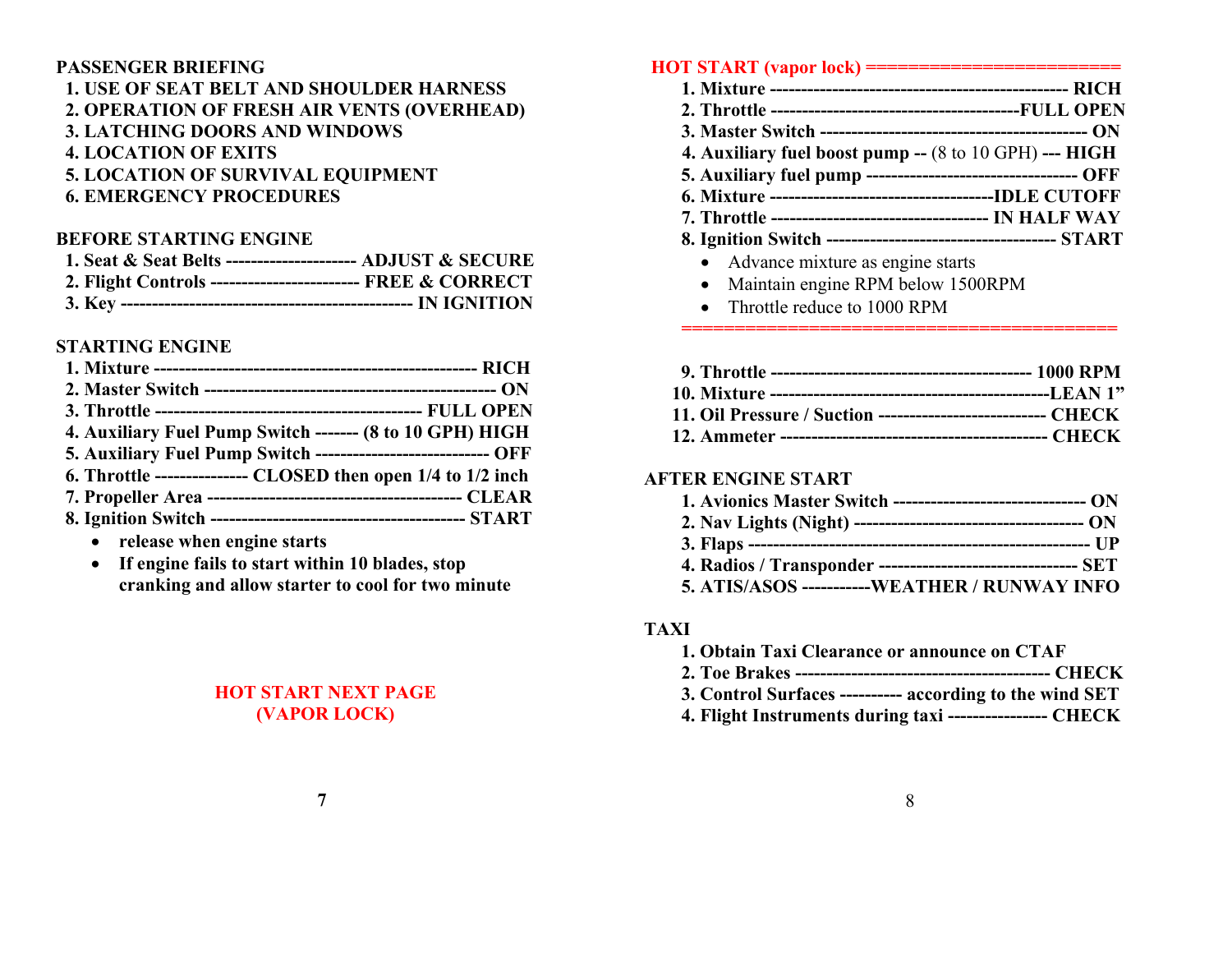**RUNUP** 

| 3. Mixture ------------------------ LEAN FOR MAX POWER          |  |
|-----------------------------------------------------------------|--|
| 4. Suction / Engine Instruments ----------------------- CHECK   |  |
|                                                                 |  |
| ammeter normal $0$ to $+2$ needle widths                        |  |
| ammeter max for take of more than $+2$ needle widths            |  |
|                                                                 |  |
| check right first, 150 max drop / 50 max diff                   |  |
| 7. Throttle ---------------- IDLE CHECK, THEN 1000 RPM          |  |
| smooth engine operation                                         |  |
| idle RPM check (650 rpm min)                                    |  |
| oil pressure                                                    |  |
|                                                                 |  |
| 9. Nav Instruments ------------------------------- SET COURSE   |  |
| 10. Radios ---------------------------------- SET FREQUENCIES   |  |
|                                                                 |  |
| 12. Departure Procedure -------------------------------- REVIEW |  |
|                                                                 |  |

|   |        | 13. Emergency Procedures ----------------------------- REVIEW |
|---|--------|---------------------------------------------------------------|
| . | ______ | -- - - - - - - - - - -                                        |

## **14. Doors & Windows ----------------- CLOSED & LOCKED**

#### **BEFORE TAKEOFF**

| 1. Obtain takeoff clearance or announce on CTAF |  |
|-------------------------------------------------|--|
|                                                 |  |

#### **NORMAL TAKE-OFF**

| 2. Throttle (smoothly) ------------------------------ FULL OPEN |  |
|-----------------------------------------------------------------|--|
|                                                                 |  |
| 4. Oil Pressure / Airspeed Indicator ------------------ CHECK   |  |
|                                                                 |  |
| 6. Normal Climb Speed ---------------------------------- 95MPH  |  |

#### **SHORT FIELD TAKE-OFF**

| 3. Throttle (smoothly) ----------------------------- FULL OPEN |
|----------------------------------------------------------------|
| 4. RPM (2270 min.) / Oil Pressure -------------------- CHECK   |
|                                                                |
| 6. Elevator Control -----------------SLIGHTLY TAIL LOW         |
|                                                                |
| • until all obstacles are cleared, then climb at Vy-95         |
| 8. Flaps --------------------- RETRACT INCREMENTALLY           |

#### **SOFT FIELD TAKE-OFF**

| 3. Power as necessary to keep rolling.                        |  |  |
|---------------------------------------------------------------|--|--|
| 4. Elevator Control ------------------------------- FULL BACK |  |  |
| 5. Throttle (smoothly) ---------------------------- FULL OPEN |  |  |
| • when aligned with the runway                                |  |  |
|                                                               |  |  |
| • after nose wheel is clear off the ground                    |  |  |
|                                                               |  |  |
| 8. Oil Pressure / Airspeed indicator ----------------- CHECK  |  |  |
| 9. When airborne level off immediately, accelerate using      |  |  |
| ground effect, climb at Vx-75 until obstacles are cleared,    |  |  |
| then climb at Vy-90                                           |  |  |
| 10. Flaps --------------------- RETRACT INCREMENTALLY         |  |  |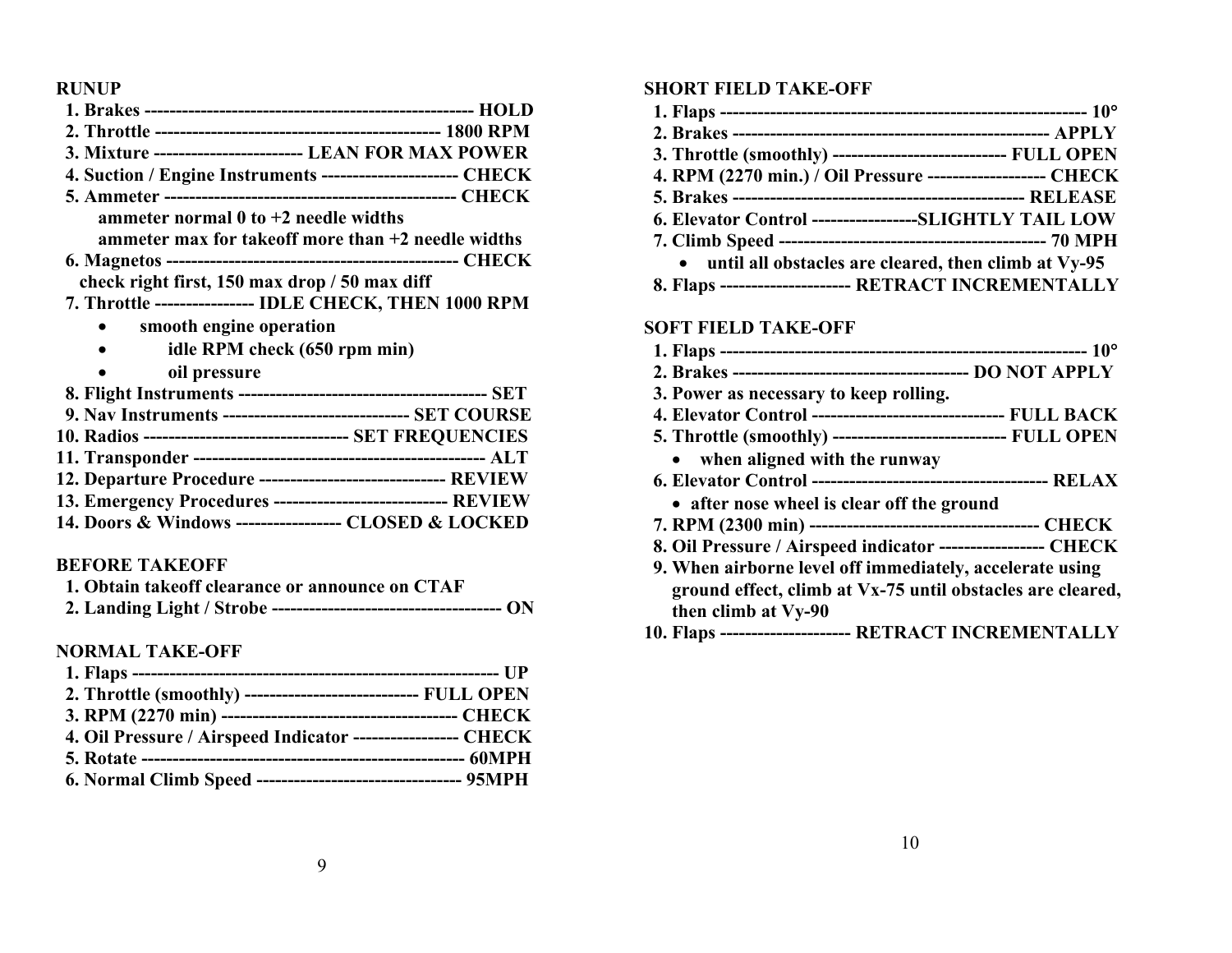# **ENROUTE**

#### **CLIMB**

| 2. Normal Climb Speed ---------------------------------- 90 MPH |
|-----------------------------------------------------------------|
|                                                                 |
|                                                                 |
|                                                                 |

#### **CRUISE**

| Use the POH Cruise Performance Charts page A 8 |  |
|------------------------------------------------|--|
|                                                |  |
|                                                |  |

#### **DESCENT**

## **LANDING**

#### **BEFORE LANDING**

## **NORMAL LANDING**

| $-- 80 \text{ MPH (flaps 20)}$                            |  |
|-----------------------------------------------------------|--|
| $-- 75 \text{ MPH (flaps 40)}$                            |  |
|                                                           |  |
| 3. Touchdown ------------------------ MAIN WHEELS FIRST   |  |
| 4. Landing Roll -------- LOWER NOSE WHEEL GENTLY          |  |
| 5. Braking ----------------------------- MINIMUM REQUIRED |  |

### **GO-AROUND**

| 1. Throttle (smoothly) ----------------------------- FULL OPEN |  |
|----------------------------------------------------------------|--|
|                                                                |  |
| 3. Establish climb attitude for -------------- Vx-70 OR Vy-95  |  |
| 4. Flaps ---------------------- RETRACT INCREMENTALLY          |  |

## **TOUCH-AND-GO PROCEDURE**

| 2. Throttle (smoothly) ----------------------------- FULL OPEN |  |
|----------------------------------------------------------------|--|
|                                                                |  |
|                                                                |  |

#### **SHORT FIELD LANDING**

| 1. Airspeed ---------------------------------- 75 MPH (flaps 40) |  |
|------------------------------------------------------------------|--|
|                                                                  |  |
| 3. Touchdown ----------------------- MAIN WHEELS FIRST           |  |
|                                                                  |  |
|                                                                  |  |

#### **SOFT FIELD LANDING**

| 2. Throttle -------------------------- POWER AS NESSESSAY |  |
|-----------------------------------------------------------|--|

- **To touch down on the main wheels as soft as possible**
- **3. Landing Roll ------- LOWER NOSE WHEEL GENTLY** 
	- **as late as possible**
- **4. Elevator Control ------- FULL BACK (speed permitting)**
- **5. Brakes --------------------------------------- DO NOT APPLY**
- **6. Flaps ------------------------------------ DO NOT RETRACT**
- **7. Throttle ------------------------------------- AS NECESSARY** 
	- **keep rolling until clear of runway**

#### **AFTER LANDING**

| 1. Landing Light / Strobes --------------------------------- OFF |  |
|------------------------------------------------------------------|--|
|------------------------------------------------------------------|--|

- **2. Flaps ---------------------------------------------------------- UP**
- **3. Obtain taxi clearance or announce on CTAF**